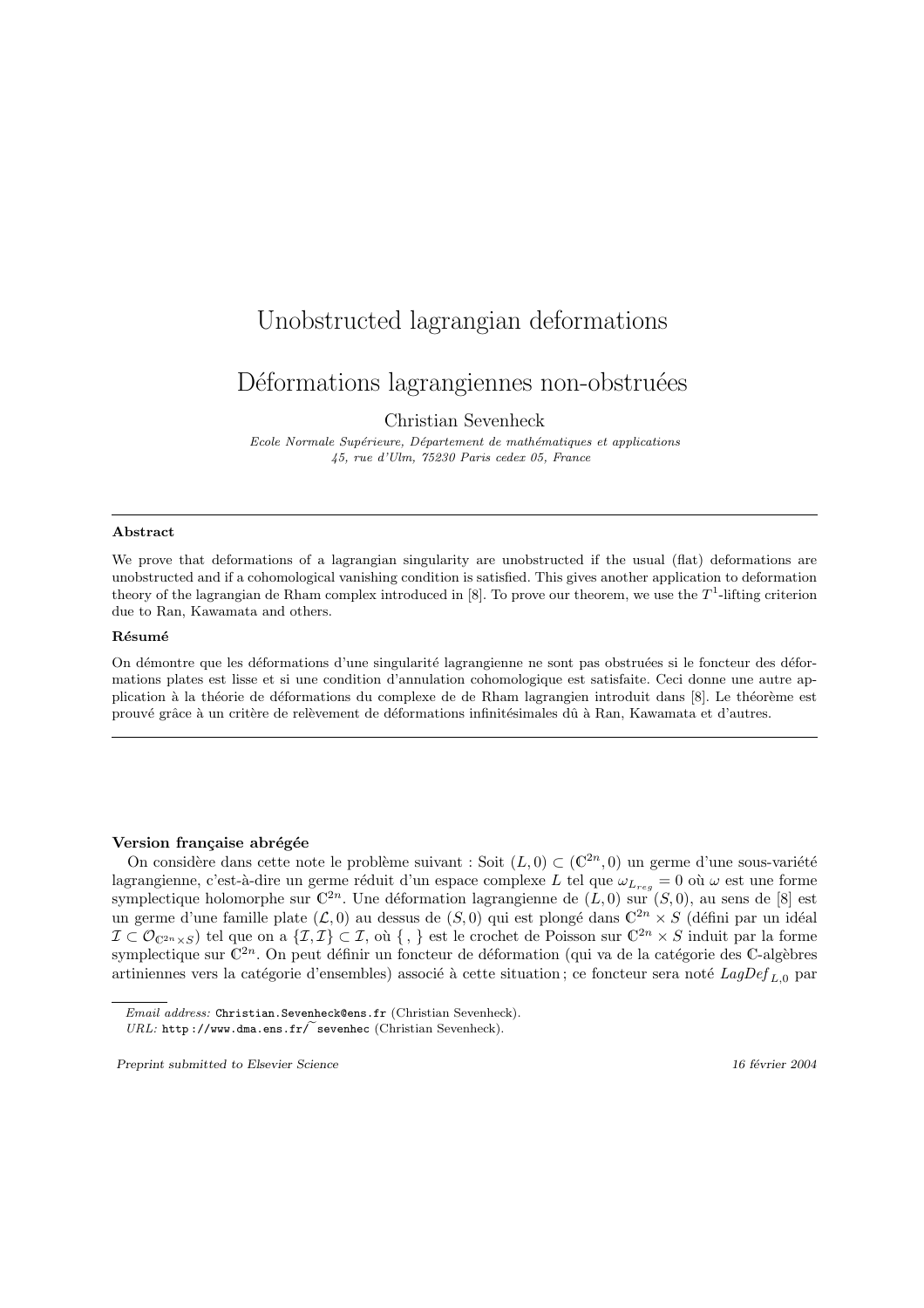la suite. Le problème traité ici consiste à savoir sous quelles conditions ce foncteur est lisse au sens de Grothendieck. Rappelons qu'un foncteur  $F$  est lisse (ou non-obstrué) si pour chaque petite extension de C-algèbres artiennes  $B \to A$ , l'application induite  $LagDef_{L,0}(B) \to LagDef_{L,0}(A)$  est surjective.

Dans [8] et [7], pour chaque singularité lagrangienne, ou plus généralement pour chaque famille lagrangienne  $(\mathcal{L}, 0)$  (plate sur  $(S, 0)$ ), un complexe de  $\mathcal{O}_{\mathcal{L},0}$ -modules à différentielle  $\mathcal{O}_{S,0}$ -linéaire a été introduit. Ce complexe sera appelé *complexe de de Rham lagrangien* et on le note  $\mathcal{C}_{\mathcal{L},0}^{\bullet}$ . Il peut être vu comme une généralisation du complexe de de Rham d'un D-module cohérent (d'où son nom). Le résultat principal de [8] est l'interpr´etation du premier groupe de cohomologie de ce complexe (dans le cas d'une seule singularité  $(L, 0)$ ) comme espace tangent du foncteur  $LagDef_{L,0}$ . La généralisation de ce résultat au cas relatif se fait sans aucune difficulté ([7]). Dans cette note, nous démontrons le résultat suivant.

**Théorème 0.1** Soit  $(L, 0) \subset (\mathbb{C}^{2n}, 0)$  une singularité lagrangienne telle que le foncteur Def<sub>L,0</sub> de déformations plates de  $(L,0)$  soit lisse et que  $H^2(\mathcal{C}_{L,0}^{\bullet}) = 0$ . Alors LagDef<sub>L,0</sub> est aussi lisse.

Pour prouver ce théorème, on fait appel à une technique introduite par Ran et Kawamata. Il s'agit de démontrer une propriété de relèvement des espaces tangents relatifs associés aux familles sur des bases artiniennes. Plus précisément, si on note  $A_n := k[\epsilon]/(\epsilon^{n+1})$  et  $B_n := k[x, y]/(x^{n+1}, y^2)$ , ce critère affirme qu'un foncteur  $F$  de la catégorie des k-algèbres artiniennes vers la catégorie des ensembles satisfaisant les conditions H1 et H2 de Schlessinger ([6]) est lisse si et seulement si le morphisme naturel

$$
F(B_{n+1}) \longrightarrow F(B_{n-1}) \times_{F(A_{n-1})} F(A_n)
$$

est surjectif. Etant donnée une famille  $X_n \in F(A_n)$ , ceci est équivalent à la surjectivité du morphisme  $T_F^1(X_n/A_n) \to T_F^1(X_{n-1}/A_{n-1})$ . Ici on note  $T_F^1(X_i/A_i)$  (*i* arbitraire) l'espace tangent relatif de F de la famille  $X_i/A_i$  et  $X_{n-1} \in F(A_{n-1})$  la restriction naturelle de  $X_n$  induite par la projection  $A_n \to A_{n-1}$ .

D'après ce qui a été dit plus haut, pour appliquer ce critère on est donc amené à montrer que si  $(\mathcal{L}_n, 0) \subset (\mathbb{C}^{2n} \times Spec(A_n), 0)$  est une déformation lagrangienne sur  $A_n$ , le morphisme

$$
H^1(\mathcal{C}^\bullet_{\mathcal{L}_n,0})\longrightarrow H^1(\mathcal{C}^\bullet_{\mathcal{L}_{n-1},0})
$$

est surjectif. Pour cela, nous procédons en deux étapes. On vérifie d'abord que le morphisme correspondant au niveau des complexes  $C^{\bullet}$ , c'est-à-dire le morphisme  $\mathcal{C}^1_{\mathcal{L}_n,0} \to \mathcal{C}^1_{\mathcal{L}_{n-1},0}$  est surjectif. Ceci est évident sous les hypothèses du théorème, vu que le terme  $\mathcal{C}^1$  du complexe lagrangien s'identifie au module normal de L. On en déduit une suite exacte en cohomologie qui permet d'obtenir la propriété de relèvement dès que  $H^2(\mathcal{C}_{L,0}^{\bullet})$  s'annule.

### 1. Introduction

The first step towards a deformation theory of singular lagrangian varieties has been done in [8]. While the tangent spaces of such deformations can be described using the lagrangian de Rham complex introduced in that paper, the problem to know whether an infinitesimal lagrangian deformation extends to higher order (i.e., whether the corresponding local moduli space is smooth at the given point) remains open to a large extent. In fact, this problem is the local analogue of a result in global complex geometry due to Voisin ([10]), namely, that deformations of smooth complex lagrangian submanifolds in holomorphic symplectic compact Kähler manifolds are unobstructed. In this note we give a criterion for unobstructedness of the deformation space which involves the second cohomology group of the lagrangian de Rham complex. In fact, we suppose that usual (flat) deformations are unobstructed. Thus the criterion really measures the obstructions coming from the symplectic nature of the deformation problem. The technical tool used is the so called  $T^1$ -lifting principle, which was introduced by Ran and Kawamata to prove smoothness of the moduli space of Calabi-Yau manifolds and further developed by Gross ([5]) and Fantechi and Manetti ([3]).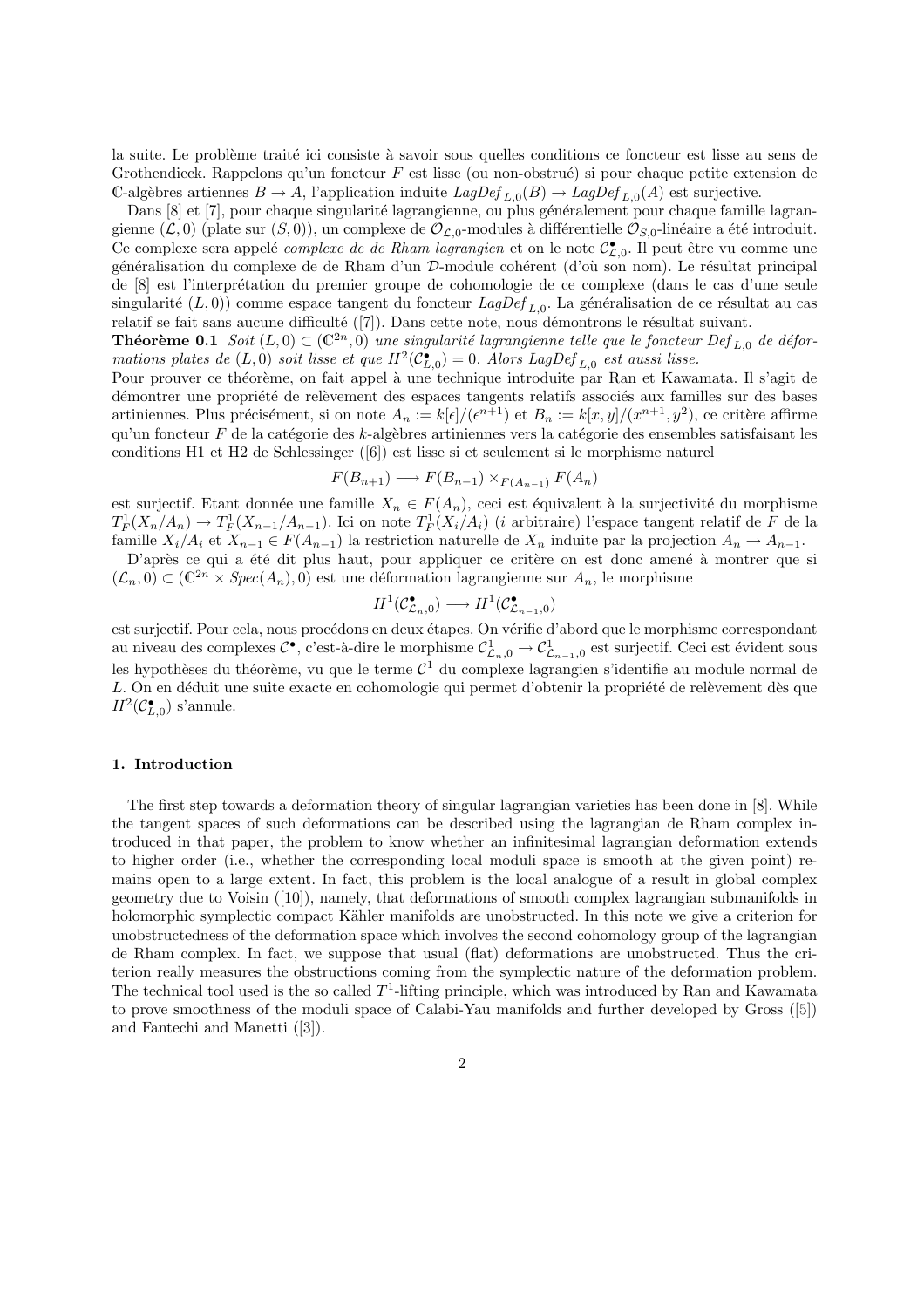### 2. Infinitesimal deformations

The crucial ingredient to apply the  $T^1$ -lifting criterion to a deformation problem is a description of the relative tangent space of the deformation functor for a given family  $\mathcal{X} \to S$  over any base S (in particular if S is artinian). For a lagrangian singularity  $(L, 0) \subset (\mathbb{C}^{2n}, 0)$ , a cohomological description of the space of infinitesimal lagrangian deformations has been given in [8]. In [7], this description has been extended to the relative case using some generalities from the theory of Lie algebroids. More precisely, the relative tangent space we are interested in occurs as first cohomology group of a complex which can be seen as a symplectic analogue of the de Rham complex of a coherent D-module. We will recall this construction briefly.

Let  $f: (\mathcal{L}, 0) \to (S, 0)$  be a germ of a family of lagrangian singularities. This means the following: first there is an embedding  $(\mathcal{L}, 0) \hookrightarrow (\mathbb{C}^{2n} \times S, 0)$  such that f is the restriction of the second projection. We denote by  $\mathcal{I} \subset \mathcal{O}_{\mathbb{C}^{2n},0} \widehat{\otimes} \mathcal{O}_{S,0}$  the defining ideal of  $(\mathcal{L},0)$ . We see  $\mathbb{C}^{2n}$  as holomorphic symplectic manifold with symplectic form  $\omega$  which induces a Poisson bracket on  $\mathcal{O}_{C^{2n},0}$  and on  $\mathcal{O}_{C^{2n},0}\hat{\otimes}\mathcal{O}_{S,0}$  making the product  $\mathbb{C}^{2n} \times S$  into a Poisson manifold. Then we require the family to be flat of dimension n and and  $\mathcal I$  to be *involutiv*, i.e.  $\{\mathcal I,\mathcal I\}\subset\mathcal I$ .

This condition ensures that we have brackets

$$
\{ \ , \ \} : \mathcal{I}/\mathcal{I}^2 \times \mathcal{I}/\mathcal{I}^2 \longrightarrow \mathcal{I}/\mathcal{I}^2
$$

$$
\{ \ , \ \} : \mathcal{I}/\mathcal{I}^2 \times \mathcal{O}_{\mathcal{L},0} \longrightarrow \mathcal{O}_{\mathcal{L},0}
$$

where  $\mathcal{I}/\mathcal{I}^2$  is the conormal module of  $\mathcal{L}$ . Moreover,  $\mathcal{I}/\mathcal{I}^2$  acts on  $\mathcal{O}_{\mathcal{L}}$  by derivations, i.e., we have  $\{i, h \cdot g\} = \{i, h\} \cdot g + h \cdot \{i, g\}$  for any  $i \in \mathcal{I}/\mathcal{I}^2$ ,  $h, g \in \mathcal{O}_\mathcal{L}$ . We can use this structure to define the main object we are working with in this note, the lagrangian de Rham complex. Definition 2.1 Set !<br>}

$$
\mathcal{C}^p_{\mathcal{L},0} := \mathcal{H}om_{\mathcal{O}_{\mathcal{L},0}}\left(\bigwedge^p \mathcal{I}/\mathcal{I}^2, \mathcal{O}_{\mathcal{L},0}\right)
$$

and define a  $(\mathcal{O}_{S,0}\text{-}linear)$  differential  $\delta:\mathcal{C}_{\mathcal{L},0}^p\to\mathcal{C}_{\mathcal{L},0}^{p+1}$  by

$$
(\delta(\phi))(h_1 \wedge \ldots \wedge h_{p+1}) := \sum_{i=1}^{p+1} (-1)^i \left\{ h_i, \phi\left(h_1 \wedge \ldots \wedge \widehat{h}_i \wedge \ldots h_{p+1}\right) \right\}
$$
  
+ 
$$
\sum_{1 \leq i < j \leq p+1} (-1)^{i+j-1} \phi\left(\left\{h_i, h_j\right\} \wedge h_1 \wedge \ldots \wedge \widehat{h}_i \wedge \ldots \wedge \widehat{h}_j \wedge \ldots \wedge h_{p+1}\right)
$$

Let us point out that the structure on the conormal module described above is known under the name Lie algebroid. There is an extension of D-module theory to Lie algebroids, which can be used in our case to give a more intrinsic definition of the complex  $\mathcal{C}_{\mathcal{L}}^{\bullet}$ . We refer to [7] for more details.

The following theorem describes one of the main results of [8] and [7], namely, the relationship of the deformation theory of the family  $\mathcal{L} \to S$  with the cohomology of  $\mathcal{C}_{\mathcal{L},0}^{\bullet}$ .

**Theorem 2.2** – The space of infinitesimal deformations of the family  $\mathcal{L} \to S$  denoted by  $T^1_{LagDef}(\mathcal{L}/S)$ is given by  $H^1(\mathcal{C}_{\mathcal{L},0}^{\bullet})$ . Note that this is only an  $\mathcal{O}_{S,0}$ -module.

- Suppose that the following condition holds for each fibre  $L_s := f^{-1}(s)$  (here we choose a representative for the germ of f): Let  $\{0\} = L_s^{(0)} \subset L_s^{(1)} \subset \ldots \subset L_s^{(n)}$  be the canonical stratification by embedding dimension, i.e.,  $L_s^{(i)} = \{x \in L_s | \text{embdim}(L_s, x) = 2n - i\}$ , then  $\dim(L_s^{(i)}) \leq i$ . Under this condition (which was called "Condition P" in [8])  $H^1(\mathcal{C}_{\mathcal{L},0}^{\bullet})$  is finitely generated over  $\mathcal{O}_{S,0}$ .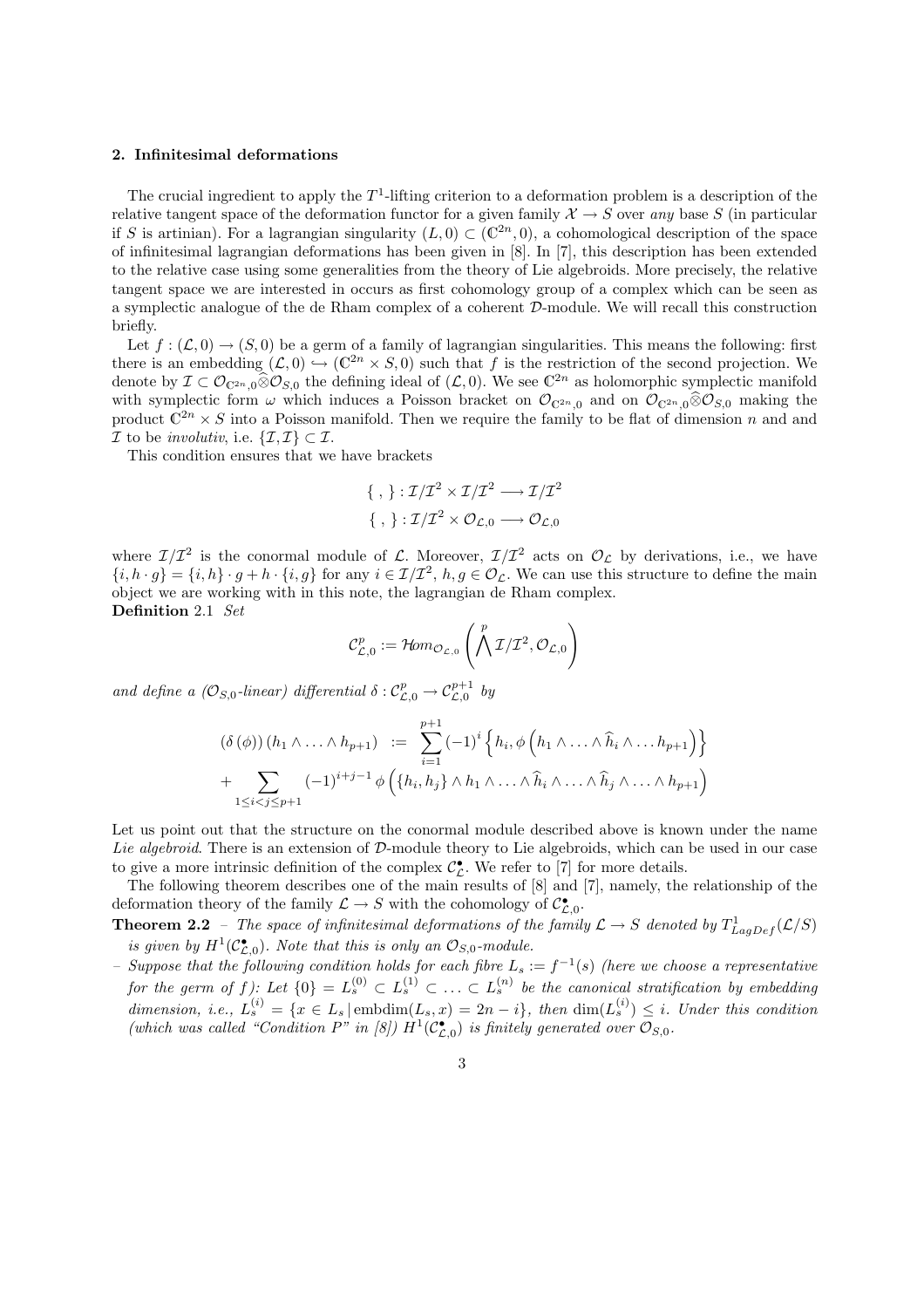Note that the finiteness theorem was stated and proved in [8] only in the absolute case. As explained in [7], the relative case can be treated by the same methods giving the above result. This has also be done in the preprint [4], where another application of the finiteness of  $H^1(\mathcal{C}_{\mathcal{L},0}^{\bullet})$  is proved.

For a single lagrangian singularity  $(L, 0) \subset (\mathbb{C}^{2n}, 0)$  this implies using Schlessinger's theorem ([6]) that a formal semi-universal deformation exists if the condition on the dimension of the strata is satisfied.

## 3. The  $T^1$ -lifting principle

Before coming to our theorem, we will first recall a version of the  $T^1$ -lifting criterion as stated in [3]. The criterion concerns functors from the catogery of Artin rings (which we suppose to be C-algebras for our purpose) to sets satisfying Schlessingers conditions (H1) and (H2). We use the following notations, let  $A_n := k[\epsilon]/(\epsilon^{n+1}),$  and  $B_n := k[x, y]/(x^{n+1}, y^2)$ . Then the T<sup>1</sup>-lifting criterion takes the form: **Lemma 3.1** Let F be a functor satisfying H1 and H2. Suppose that for given  $n > 0$ , the natural map

$$
F(B_{n+1}) \longrightarrow F(B_{n-1}) \times_{F(A_{n-1})} F(A_n)
$$

is surjective. Then also  $F(A_{n+1}) \to F(A_n)$  is surjective.

The lemma shows that a functor  $F$  satisfying the above condition for any  $n$  does not have so-called curvilinear obstructions. This implies its unobstructedness, if  $F$  has a hull, this is obvious, otherwise, it follows from the factorization theorem of Fantechi and Manetti (see [2]).

In order to use this result, we need the following reinterpretation. Let F be a functor as above,  $X_n \in$  $F(A_n)$  and let  $T_F^1(X_n/A_n) := \{ Y_n \in F(B_n) | F(\pi_n)(Y_n) = X_n \}$  where  $\pi_n : B_n \to A_n$  is the canonical projection. Of course, this is nothing else than the relative tangent space of the family  $X_n \to Spec(A_n)$ . Corollary 3.2 Consider the projection  $\alpha_{n-1}$  :  $A_n \to A_{n-1}$  and let  $X_{n-1} := F(\alpha_n)(X_n)$ . Then the  $T^1$ -lifting property from above holds if and only if the map  $T_F^1(X_n/A_n) \longrightarrow T_F^1(X_{n-1}/A_{n-1})$  is surjective.

#### 4. Lifting of lagrangian deformations

We are going to apply the  $T<sup>1</sup>$ -lifting principle to deformations of lagrangian singularities using the description of the relative tangent spaces from the section 2. The result is the following.

**Theorem 4.1** Let  $(L, 0) \subset (\mathbb{C}^{2n}, 0)$  be lagrangian and denote by Def<sub>L,0</sub> the functor of flat deformations of the germ  $(L,0)$ . Suppose that  $Def_{L,0}$  is smooth and that  $H^2(\mathcal{C}_{L,0}^{\bullet})$  is zero. Then the functor LagDef<sub>L,0</sub> is also smooth.

**Proof:** Consider the functor  $EmbDef_{L,0}$  of embedded deformations of the analytic algebra  $\mathcal{O}_{L,0}$ . It is classically known (see, e.g., [1]), that the natural transformation  $EmbDef_{L,0} \to Def_{L,0}$  is smooth. Therefore the functor  $EmbDef_{L,0}$  is smooth under the hypothesis of the theorem. Now let  $(\mathcal{L}_n,0) \in \text{LagDef}_{L,0}(A_n)$ be a lagrangian family. Denote the defining ideal of  $\mathcal{L}_n$  by  $\mathcal{I}_n \subset \mathcal{O}_{\mathbb{C}^{2n},0} \widehat{\otimes} A_n$ . Reduction modulo  $\epsilon^n$  yields a family  $\mathcal{O}_{\mathcal{L}_{n-1},0}$  over  $A_{n-1}$  (which lies of course in  $LagDef_{L,0}(A_{n-1})$ ). We are going to compare the relative lagrangian de Rham complexes  $\mathcal{C}_{\mathcal{L}_n,0}^{\bullet}$  and  $\mathcal{C}_{\mathcal{L}_{n-1},0}^{\bullet}$ . Consider the short exact sequence

$$
0 \longrightarrow \mathbb{C} \longrightarrow A_n \longrightarrow A_{n-1} \longrightarrow 0
$$

Tensoring with the flat  $A_n$ -module  $\mathcal{O}_{\mathcal{L}_n,0}$  yields

$$
0 \longrightarrow \mathcal{O}_{L,0} \longrightarrow \mathcal{O}_{\mathcal{L}_n,0} \longrightarrow \mathcal{O}_{\mathcal{L}_{n-1},0} \longrightarrow 0
$$

Now we apply the functor  $Hom_{\mathcal{O}_{\mathcal{L}_n,0}}(\bigwedge^{\bullet} \mathcal{I}_n/\mathcal{I}_n^2,-)$  (which is not right exact in general) to this sequence to obtain

$$
0 \longrightarrow \mathcal{C}^{\bullet}_{L,0} \longrightarrow \mathcal{C}^{\bullet}_{\mathcal{L}_n,0} \longrightarrow \mathcal{C}^{\bullet}_{\mathcal{L}_{n-1},0}
$$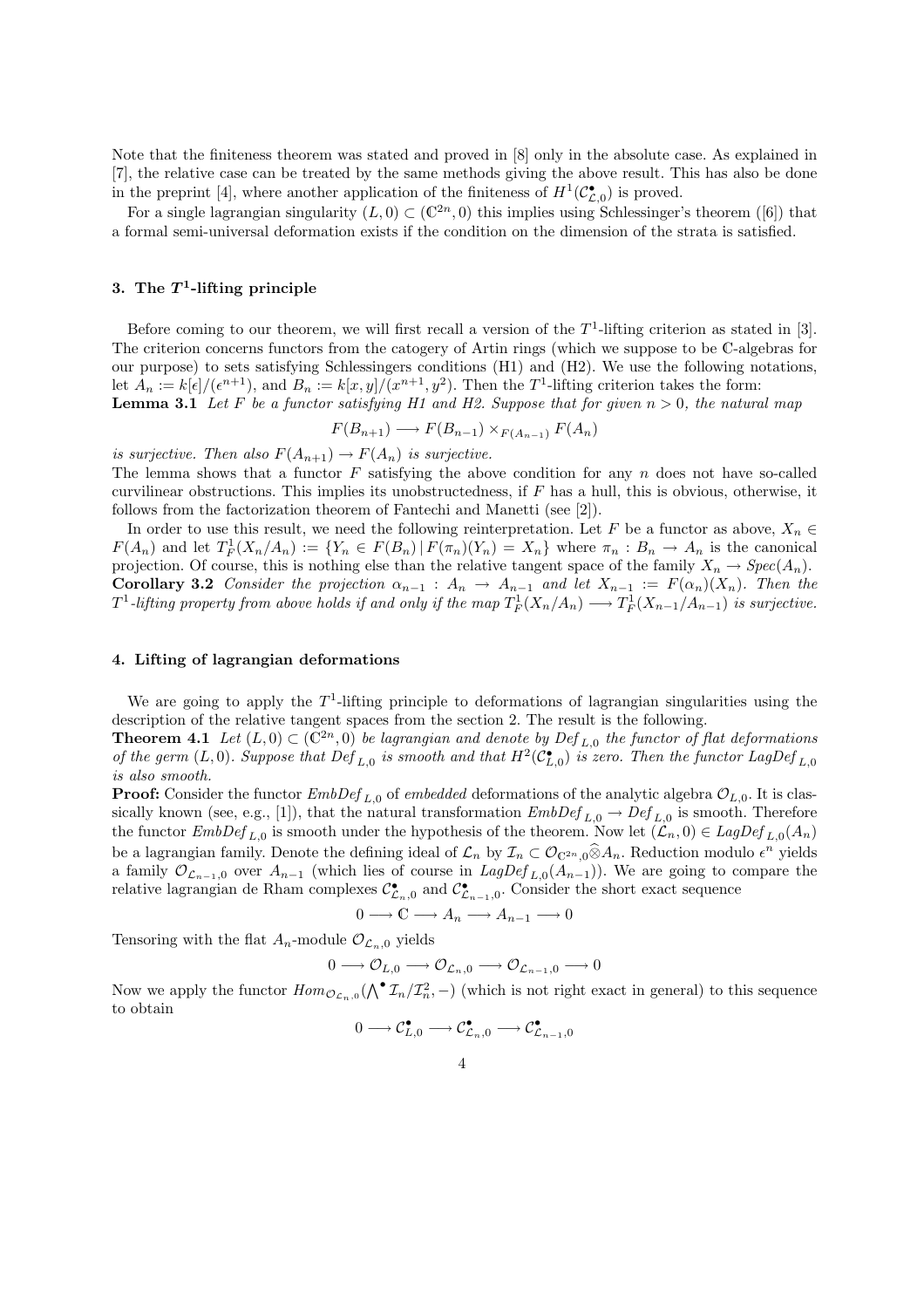The relative tangent space of  $EmbDef$  of a family  $\mathcal{L}_k$  (k arbitrary) is given by the normal module  $Hom_{\mathcal{O}_{\mathcal{L}_k}}(\mathcal{I}_k/\mathcal{I}_k^2,\mathcal{O}_{\mathcal{L}_k}) = \mathcal{C}_{\mathcal{L}_k,0}^1$ . As a smooth functor obviously satisfies the  $T^1$ -lifting property we get that the map  $\mathcal{C}_{\mathcal{L}_n,0}^1 \to \mathcal{C}_{\mathcal{L}_{n-1},0}^1$  occurring in the above sequence of complexes is surjective. This means that we obtain a connecting homomorphism  $H^1(\mathcal{C}^\bullet_{\mathcal{L}_{n-1},0}) \stackrel{\delta}{\to} H^2(\mathcal{C}^\bullet_{L,0})$  and a sequence

$$
H^1(\mathcal{C}^\bullet_{\mathcal{L}_n,0})\longrightarrow H^1(\mathcal{C}^\bullet_{\mathcal{L}_{n-1},0})\stackrel{\delta}{\longrightarrow} H^2(\mathcal{C}^\bullet_{L,0})
$$

In particular, if  $H^2(\mathcal{C}_{L,0}^{\bullet}) = 0$  we get the required surjectivity which allows to apply the  $T^1$ -lifting method.  $\boxed{\cdot}$ 

We note two simple cases where smoothness of  $Def_{L,0}$  is known. **Corollary 4.2** Let  $(L, 0) \subset (\mathbb{C}^{2n}, 0)$  be lagrangian and either a complete intersection or a Cohen-Macaulay surface singularity. Then LagDef<sub>L,0</sub> is smooth if  $H^2(\mathcal{C}_{L,0}^{\bullet}) = 0$ .

To finish, we would like to point out possible improvements of this result. Let us first notice that it would be desirable to weaken the assumption that  $Def_{L,0}$  is smooth, as we do not care about non-lagrangian deformations. It is a priori not necessary to suppose that they are unobstructed to deduce smoothness of  $LagDef_{L,0}$ . Moreover, the above sequence used to prove the lifting property of the relative tangent spaces can be continued and it is sufficient to ask that  $H^2(\mathcal{C}^\bullet_{L,0}) \to H^2(\mathcal{C}^\bullet_{L,n,0})$  is injective which is considerably weaker. This would follow from the more general result that for any family  $\mathcal{L} \to S$ , the modules  $H^{i}(\mathcal{C}_{\mathcal{L},0}^{\bullet})$ are free  $\mathcal{O}_{S,0}$ -modules. Partial results in this direction are known, but do not cover the case in question here.

On the other hand, the methods from [9], which consist essentially in studying sections of the cohomology of  $\mathcal{C}_L^{\bullet}$  with support in a subspace, might be used in order to deduce smoothness of the deformation space of a lagrangian singularity if we know something about the smoothness of deformations of a transversal section. As an example, consider a general point of the singular locus, then in a neighborhood of this point the singularity decomposes into a product of a smooth germ with a lagrangian curve the deformations of which are obviously unobstructed. We will treat this question in a subsequent paper.

Acknowledgements I would like to thank Duco van Straten for many fruitful discussions on this subject.

#### References

- [1] Artin M., Lectures on deformations of singularities. Notes by C. S. Seshadri, Allen Tannenbaum, Lectures on Mathematics and Physics, vol. 54, Tata Institute of Fundamental Research, Bombay, 1976.
- [2] Fantechi B., Manetti M., Obstruction calculus for functors on Artin Rings, I, Journal of Algebra 202 (1998), 541–576.
- [3] Fantechi B., Manetti M., On the  $T^1$ -lifting theorem, Journal of Algebraic Geometry 8 (1999), 31–39.
- [4] Garay M., A rigidity theorem for lagrangian deformations,preprint alg-geom/0305394, 2003.
- [5] Gross M., *Deforming Calabi-Yau threefolds.*, Math. Ann. **308** (1997), no. 2, 187–220.
- [6] Schlessinger M., Functors of Artin rings, Trans. Am. Math. Soc. 130 (1968), 208–222.
- [7] Sevenheck Ch., Lagrangian singularities, Ph.D. thesis, Johannes-Gutenberg-Universität Mainz and Ecole Polytechnique, Palaiseau, 2003, available at http://www.dma.ens.fr/ $\tilde{\phantom{a}}$ sevenhec, p. 177.